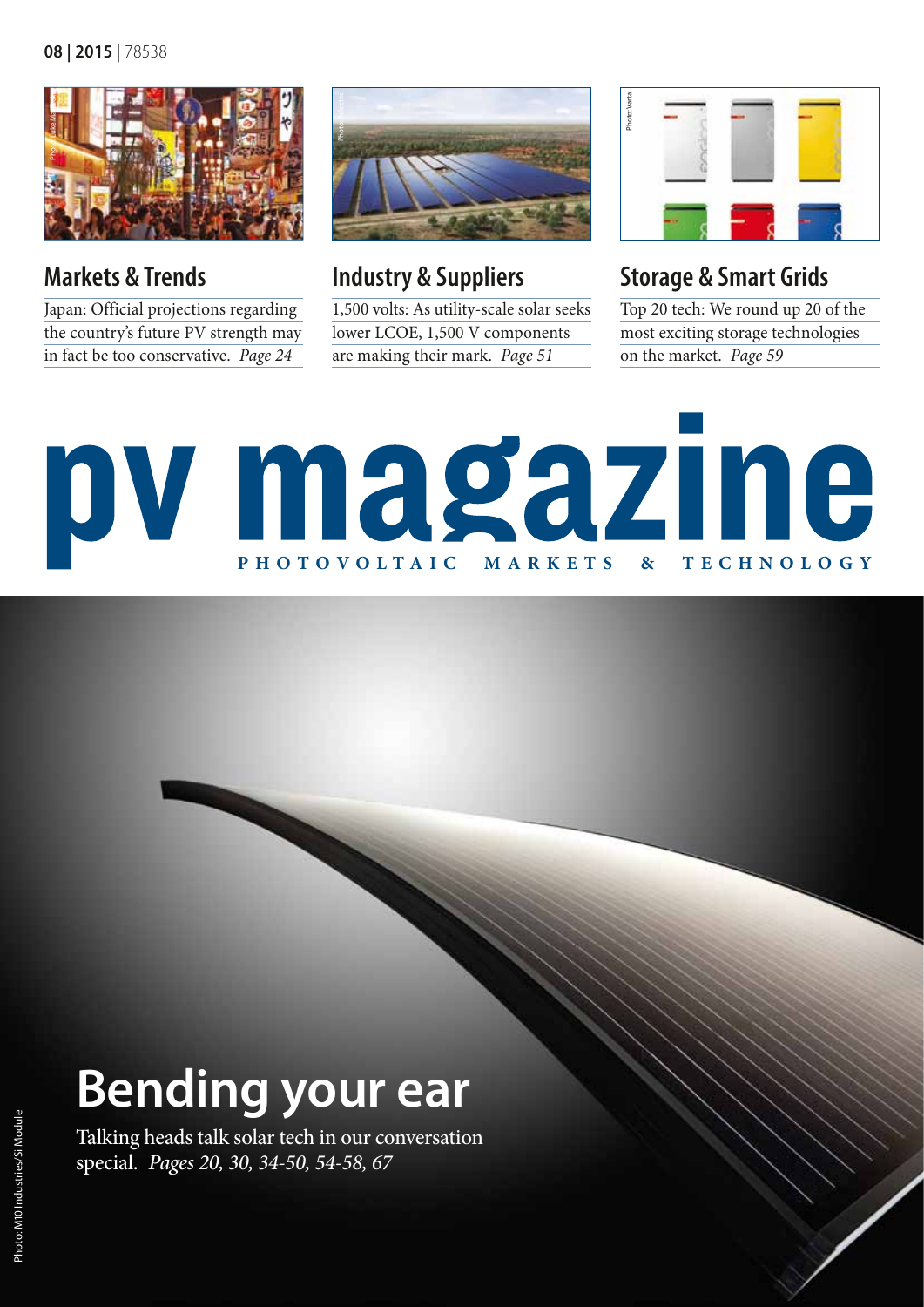

Jonathan Gifford with Sonnenbatterie CEO Christoph Ostermann. **pv magazine** Editor in Chief meets CAB Solar's Allen Smith and



Tim Wedding.

#### **Solar in conversation**

Some things change while others remain the same. In this dynamic industry, sitting eye-to-eye and speaking with a leader from within the solar industry firmly remains one of the great pleasures of being a part of the **pv magazine** team. The knowledge, the insights and the experiences that can be gained in conversation are, quite simply, invaluable.

At last month's Intersolar North America trade show, a plethora of face time with industry pioneers and key innovators was available and snapped up with some relish. Across the four days in San Francisco, **pv magazine** met and spoke to numerous industry veterans, such as SolarWorld's Frank Asbeck, Sun-Power's Howard Wenger and Jinchen's Yinsheng Li, who all shared valuable time and candid insights, drawing on many decades of solar experience. Newer arrivals such as Sunpreme's Farhad Moghadam, Siva Power's Brad Mattson, Sonnenbatterie's Christoph Ostermann and Open Energy Group's Graham Smith also made themselves available during the show, each providing a look inside their potentially disruptive technological or financial innovations currently making headway in the thriving U.S. market.

In this special "in conversation" edition of **pv magazine**, the editorial team has conducted an array of interviews with players active in all aspects of the global solar supply chain and downstream industry to provide key information directly from the horses' mouths, so to speak. But that's not to say our fastgrowing industry presents answers to every question looming on the horizon.

The rapid internationalization of the PV industry, from markets to manufacturing, is continually throwing curve balls requiring businesses to be agile and adapt to rapidly changing circumstances. This is true of markets such as Ukraine (pp. 20–23) where leading developer Activ Solar had to make quick decisions as to how to de-risk its activities in the face of fast-evolving geopolitical instability. But as one door closes, another opens, as regulations in electricity hungry nations such as India (pp. 70–72) and Nigeria (pp. 74–76) present opportunities for solar to light the way.

The shifting hues of the global solar manufacturing environment, arguably as a result of duties in key markets, is also requiring manufacturing equipment suppliers to stay on their toes and develop truly global support operations (pp. 38–40 & pp. 46–50). And as always, technological innovation (pp. 42–43) plays a key role, pushing efficiencies higher and PV's LCOE down (pp. 30–31 & pp. 50–52).

And who can ignore the rapidly evolving role of battery storage in taking PV to the next level, facilitating higher penetration rates of renewable energy on the grid? To kick off this year's Intersolar, Tesla cofounder and CTO JB Straubel delivered the message that with manufacturing volume and deployment, "batteries are going to win the day." In line with this message, 20 leading storage technologies and applications are featured in this edition (pp. 59–66). Key figures from storage also speak, with ABB's Otto Preiss (p. 67) and DNV GL's Ray Hudson (pp. 56–58) delivering their verdicts on the role of storage in opening up markets to solar. For Hudson, assuring quality and safety are key for wide-scale battery adoption, hence DNV GL's new battery program.

Quality of components in modules is an ongoing discussion and was again a feature at Intersolar. To play its part in the quality conversation, **pv magazine** has launched its "Black Sheep Campaign" to provide a vehicle through which whistleblowers can report quality issues in components or installations for further investigation (pp. 54–55). Feel free to get involved and call out those who cut corners endangering the rapid growth of our ever-changing industry.

Jonathan Gifford Editor in Chief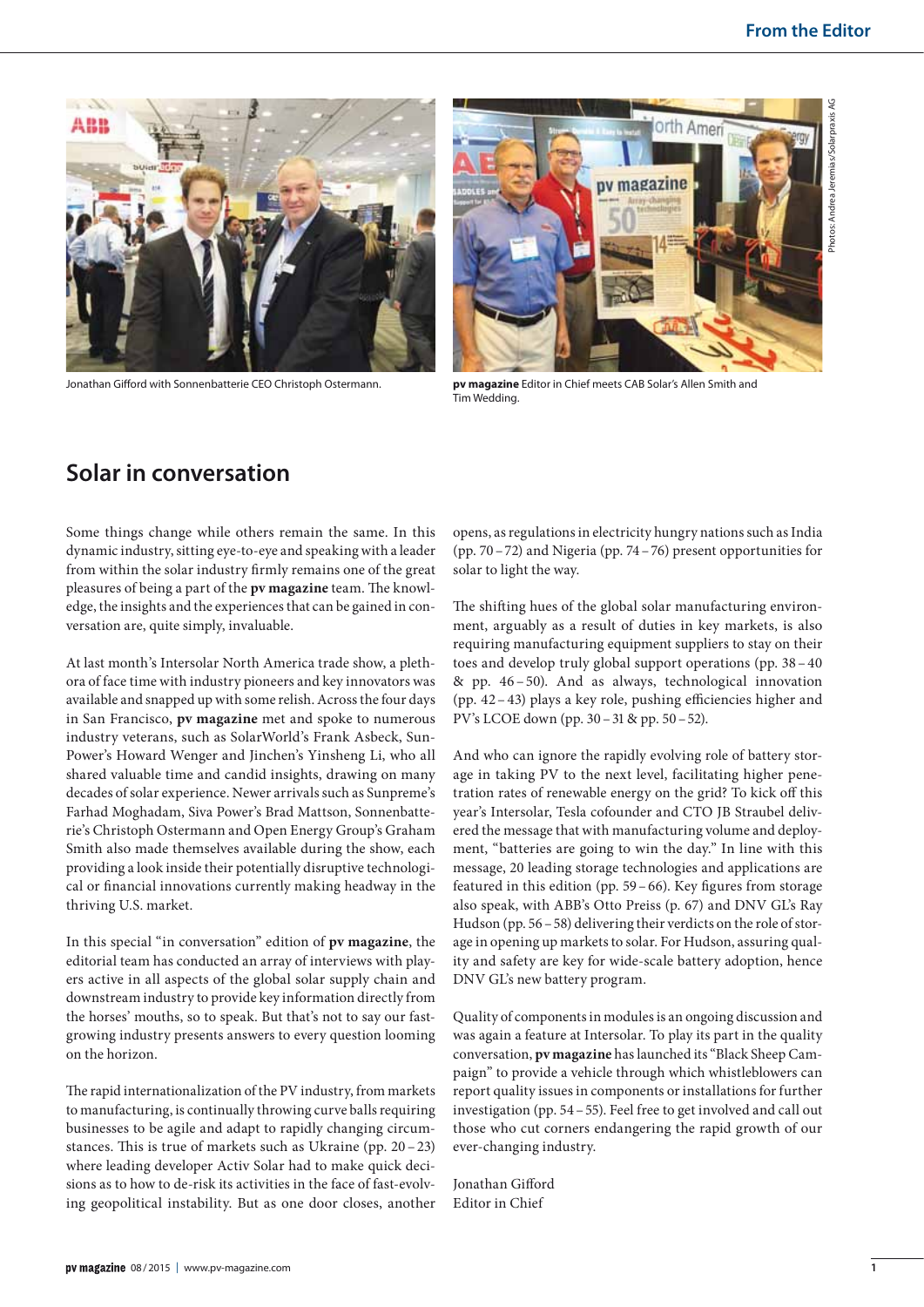

#### **24 Japan**

A positive, but modest outlook for PV. The economic efficiency of PV power will determine policy change. **28 Storage for mines**

Photo: juwi group

Affordable storage technologies set to lend the mining sector a hand. Solar hybrid projects take root.

### **Contents 08/ 2015**

#### **Markets & Trends**

- **6 News**
- **12 NYSE Bloomberg solar index:** The solar index struggled on into June with headwinds in Asian markets.
- **14 pvXchange module price index:** The antidumping duties debate leaves European companies by the wayside.
- **16 Intersolar:** The North American chapter of Intersolar sees strong PV growth predictions for the U.S.
- **20 Interview:** Activ Solar's Karveh Ertefai on the consequences of the Crimea turmoil on PV in Ukraine.
- **24 Japan:** Solar's slice of the projected renewable energy pie looks modest.

#### **Applications & Installations**

- **28 Mining:** Storage technologies give the utilization of solar PV power in mines a boost.
- **30 Interview:** Exosun VP Strategy Jean-Noël de Charentenay on new markets, quality and reducing tracker O&M.

#### **Industry & Suppliers**

- **32 Solar manufacturing landscape:** The reasons behind regional shifts in cell and module manufacturing.
- **34 Interview:** Luc Graré takes home the innovation award for REC's TwinPeak module and its combination of innovations.
- **34 Interview:** Michael Harre on LG's Intersolar Photovoltaics win and the company's steady expansion strategy.
- **38 Interview:** Rebound of the equipment manufacturers. Christian Buchner from Schmid says a new era for cell and module technology is emerging.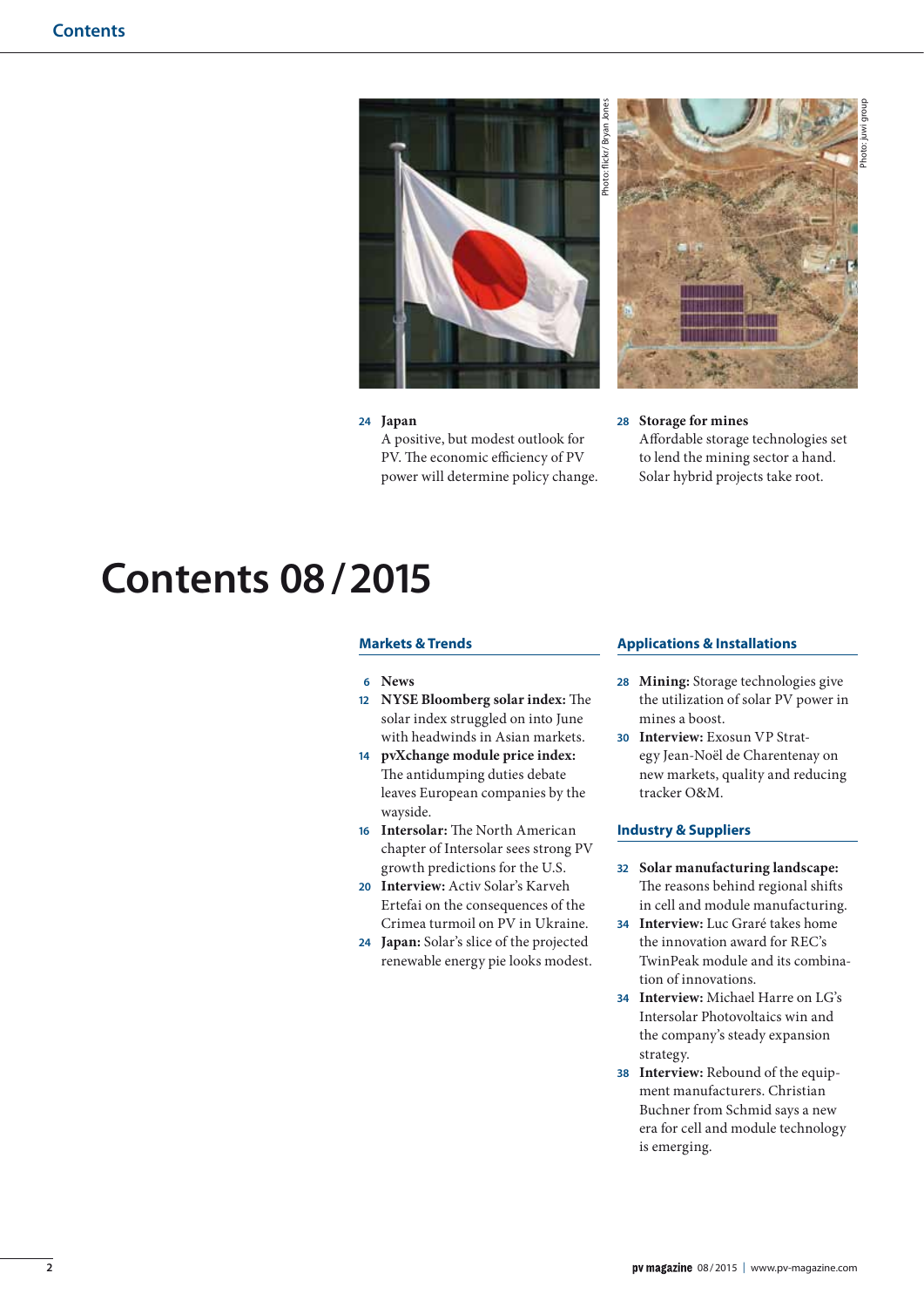



#### **42 Stringers**

The crucial stringing step in the production line cannot afford bottlenecks during the actual process. **pv magazine** sat down with industry experts to discuss technical challenges as well as market outlook for stringers.

#### **59 Storage tech**

Twenty new storage solutions combine with solar to move the battery sector into the mainstream.

#### **Industry & Suppliers**

- **40 Interview:** Staying ahead of the pack in China. JinkoSolar's Arturo Herrero on manufacturing internationalization, keeping costs low and why high efficiency isn't everything.
- **42 Interview:** The stringer roundtable brings industry experts together to talk shop.
- **51 Utility-scale PV:** The move towards 1,500 VDC. Will a dearth of available products hamper progress?
- **54 Interview:** Calling out the "black sheep." René Moerman on the risks of cutting corners in quality.

#### **Storage & Smart Grids**

- **56 Interview:** A new service has been launched for developers who seek to incorporate storage. DNV GL's Raymond Hudson elaborates.
- **59 Storage tech:** Twenty exciting storage solutions in focus.
- **67 Interview:** ABB's role in the storage segment. Otto Preiss talks about the company's strategy.

#### **Financial & Legal Affairs**

- **68 Solar financing:** Funding activity in public markets sees an increase.
- **70 India:** New policies in Rajasthan shape the state to take the top place for solar.
- **74 Africa:** Despite having an underdeveloped energy network, Nigeria takes positive steps towards PV.

#### **Service**

- **76 Company directory**
- **79 Advertisement overview**
- **80 Preview and imprint**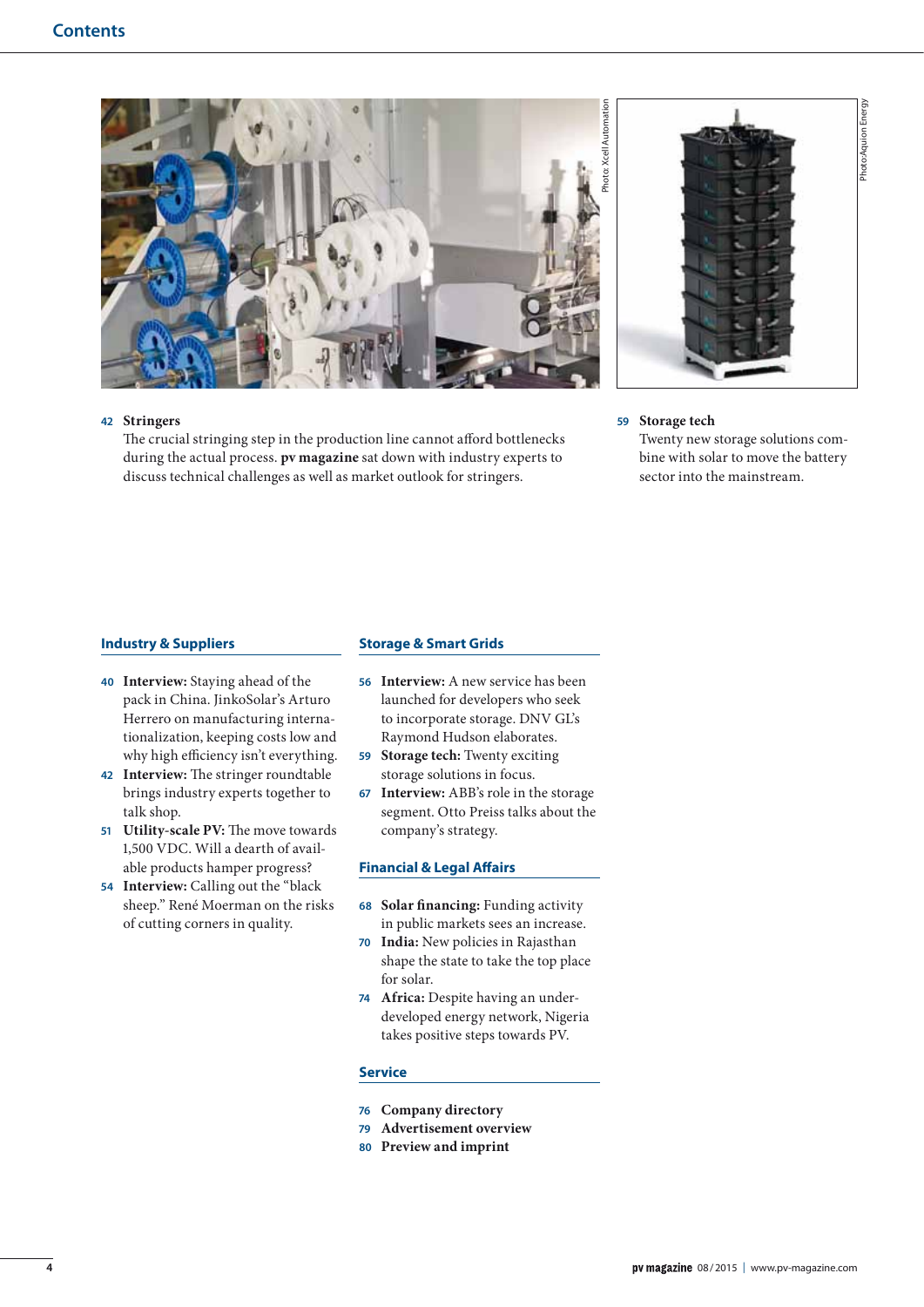

Australia's booming mining sector has begun to embrace solar PV with renewed vigor now that affordable and reliable storage solutions have entered the market.

## **PV powers resource sector**

**Storage for mines:** Long apparent, the attraction of bringing solar power to bear on remote mining operations waned in recent years as the price of diesel plunged. But solar's potential is being mined by the emergence of affordable and reliable storage technologies, writes Thomas Hillig of specialist consultants THEnergy.

After numerous headlines and an expected boom for solar-diesel hybrid applications deployed at mining sites around the world, the development of this niche sector slowed for quite some time a few years back. This contraction of a fledgling industry was mainly driven by lower oil and diesel prices, which distorted many expectations – even though the business cases were still positive for the majority of large-scale remote mining applications. However, in the last few months, two off-grid solar diesel hybrid projects have made notable progress at a couple of large mines in Australia.

Sandfire Resources has recently signed a contract with the French IPP Neoen for their DeGrussa copper mine in Western Australia. German renewable energy specialist Juwi has developed the project and will provide engineering, procurement and construction (EPC) as well as

operation and maintenance (O&M) services. Besides a 10.6 MW solar PV plant, the project will also comprise a 6 MW energy storage solution that will enable the diesel generators to be shut down during the day.

In addition to this development, the Australian resource company TNG has signed an inaugural memorandum of understanding (MoU) with an as yetundisclosed battery manufacturer for supplying a vanadium redox flow storage solution to their Mount Peake project, which is located in the Northern Territory. The battery supplier will also be a vanadium customer of the vanadiumiron-titanium mine. In a second step, TNG signed a MoU with the renewables group Energy Made Clean (EMC) for constructing a solar plant and the storage system required to power the Mount Peake mining project.

Off-grid mines typically run on diesel gensets. Particularly in remote locations, electricity from diesel gensets is extremely expensive due to high transportation costs. Renewable energy can help to reduce this finite fuel consumption and improve the overall energy costs of mines. Although the mining industry has already seen a handful of solar-die-



The DeGrussa copper mine will soon benefit from a AU\$40 million solar and storage installation.